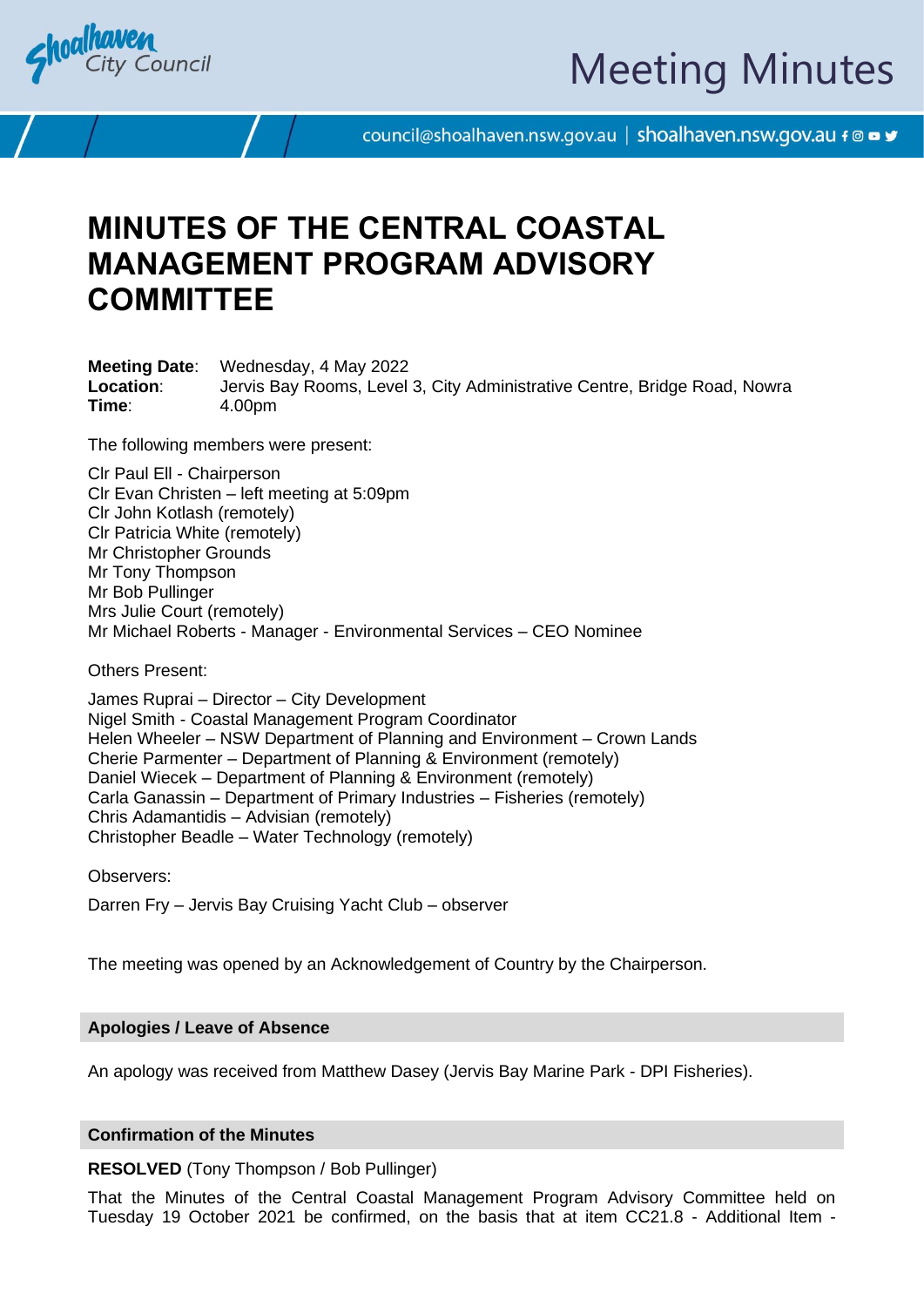Presentation from Pia Winberg and local Mussel Farmers - the word "weed" be changed to "seaweed".

CARRIED

## **Declarations of Interest**

Nil.

## **PRESENTATIONS**

#### **CC22.1 Sussex Inlet, St Georges Basin, Swan Lake and Berrara Creek CMP - Project Update HPERM Ref: D22/161461**

Chris Adamantidis - Advisian made a presentation to the Committee, providing an update on the progression from Stage 2 to Stage 3 of the Sussex Inlet, St. Georges Basin, Swan Lake and Berrara Creek Coastal Management Program (CMP) project. The presentation covered the following topics:

- Vision and Purpose of the CMP to be adopted by the Central Coastal Management Program Advisory Committee
- What has been covered in Stage 2
	- o Tidal/Coastal Inundation and sea level rise
	- o Navigation and safety
	- o Erosion
	- o Cultural and social
	- o Ecological environment
	- o Water quality
	- o Feedback from the community consultation process
- Community workshops were held at Erowal Bay and Sussex Inlet in March 2022 to identify key issues and solutions for concerns.
- Where to next?

Stage 2 studies are nearing completion, with a summary report of the Stage 2 studies being prepared. The project is now progressing into Stage 3 to identify Management Actions. The Draft CMP is due to be developed mid-2023.

Note: Clr Christen left meeting at 5:09pm

| <b>CC22.2</b> | Shoalhaven Open Coast and Jervis Bay CMP - Project | <b>HPERM Ref:</b> |
|---------------|----------------------------------------------------|-------------------|
|               | <b>Update</b>                                      | D22/161475        |

Christopher Beadle - Water Technology made a presentation to the Committee providing an update on the progression from Stage 2 to Stage 3 of the Open Coast and Jervis Bay CMP project. The presentation covered the following topics:

- CMP covers the Council managed stretches of coastline over 40 beaches and adjoining headlands
- CMP will address
	- $\circ$  Coastal hazard risks to assets and infrastructure erosion and inundation
	- $\circ$  Environmental, social and cultural heritage values and risks to those values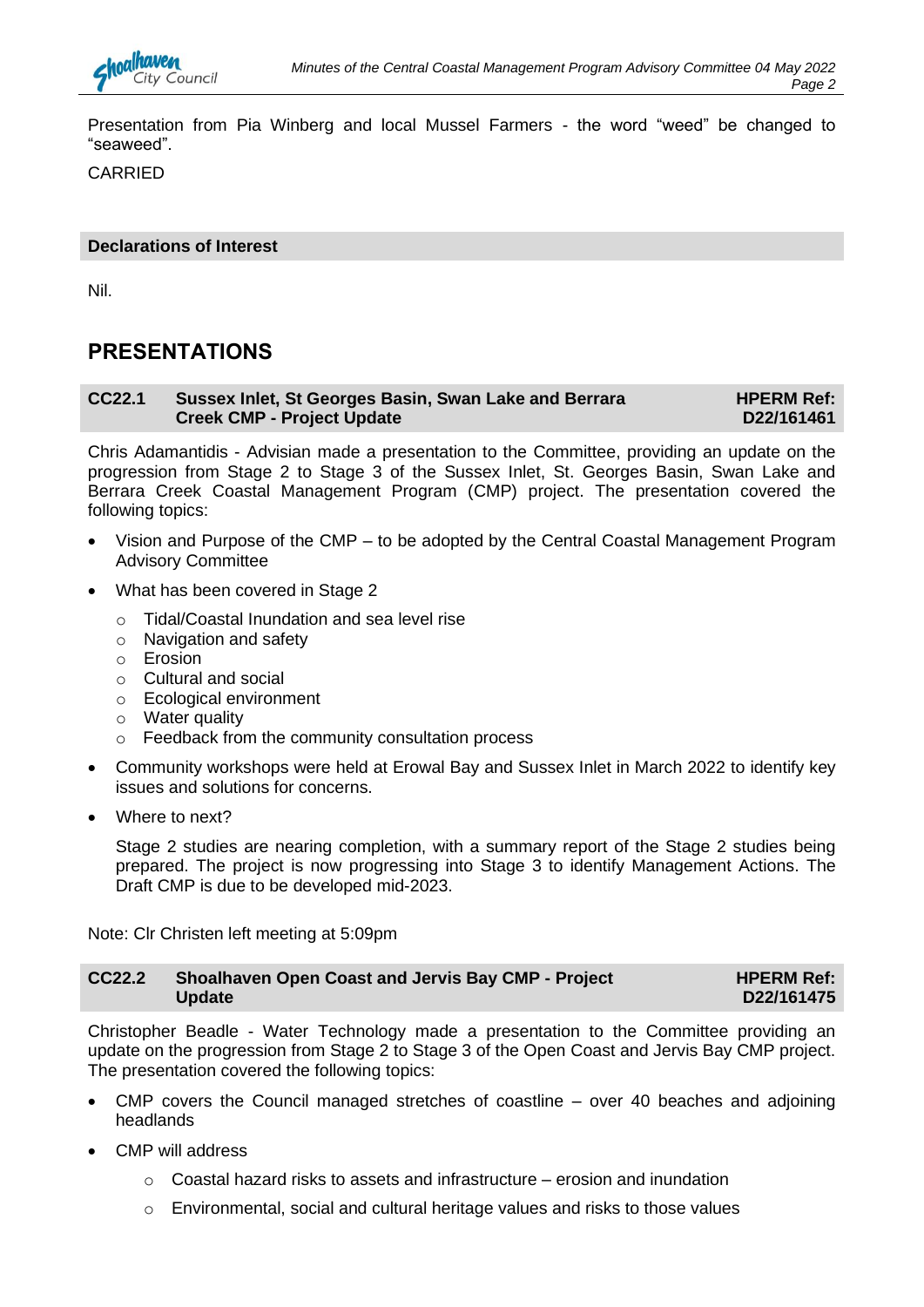- Stage 2 of the CMP commenced in September 2021 and is now being finalised
- Noting that there is one item of the scope that is outstanding Geotechnical Hazard Mapping, which has been delayed due to flooding and landslips over the past few months. This mapping is due for delivery within next 2 weeks.
- Stage 3 to identify and evaluation options commenced in March 2022.
- Where to next?

nalhaven

**City Council** 

Discussion took place around different options for the presentation to be made available for community engagement. Possible suggestions from the Committee included the use of visual cues such as:

- One page summary document
- 3-4 minute video summary presentation

## **RESOLVED** (By consent)

That Michael Roberts - Manager - Environmental Services investigate easily accessible visual options to tailor information to provide an overview of the Water Technology Presentation as part of the community consultation process.

CARRIED

## **GENERAL BUSINESS**

## **CC22.3 Additional Item - Matters Arising from Minutes of Previous Meeting**

Mr Chris Grounds noted that there were two outstanding issues arising from the previous meeting. At the meeting of 19 October 2021 it was resolved:

## **Item CC21.7 – Additional Item - Sustainable Tourism:**

## *RESOLVED*

*That Council's Sustainability Officer provide a presentation at a future meeting of the Committee about what the role is and how the Officer wants to move it forward.*

- 1. It was noted that Council's Sustainability Officer was not present at today's meeting and requested that the presentation by the Sustainability Officer be provided at the next meeting of the Committee.
- 2. It was clarified that the request for a report in relation to Cruise Ships into Jervis Bay is no longer required, as the Marine Ports Authority has now confirmed that cruise ships will not be coming to Jervis Bay.

## **RESOLVED** (By consent)

That Pip Hildebrand - Sustainability Officer be invited to provide a presentation on the role of the Sustainability Officer at the next meeting of the Central CMP Advisory Committee.

CARRIED

## **CC22.4 Additional Item - Issues Raised**

Mr Bob Pullinger raised a number of issues which was documented at the meeting which will be distributed to relevant Council staff, with comments / responses to be provided via email to Mr Bob Pullinger.